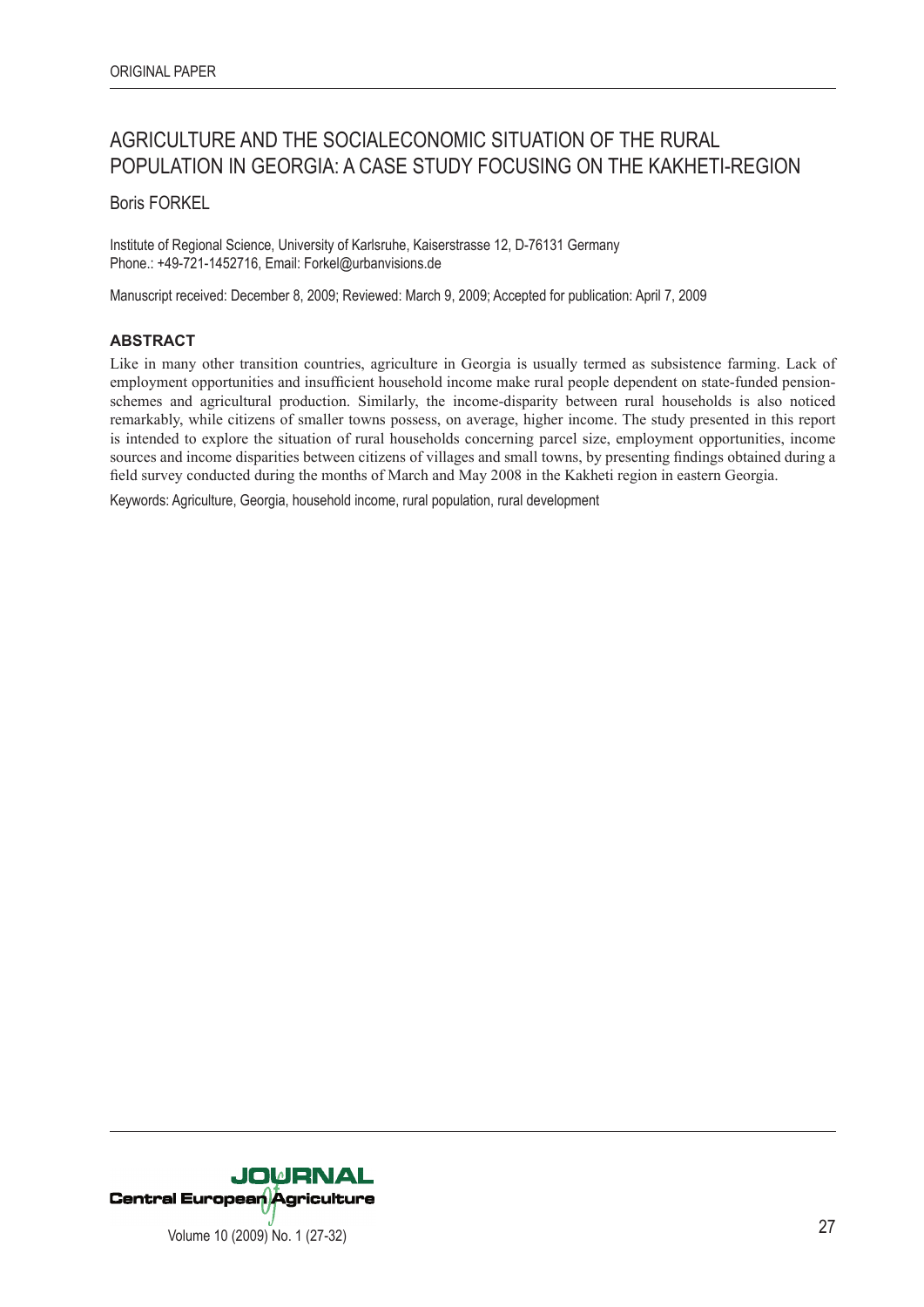# **DETAILED ABSTRACT**

Georgia, as an agrarian-oriented country, has a significant rural population. The majority of farmers have small family holdings, owning small parcels of farmland and working primarily for family supply. Therefore agriculture is very has a low output, which makes the country dependent on external resources, particularly foreign imports of agricultural products. Considering the available secondary information given in the national statistic, this study is based on an empirical research on the agricultural situation in Kakheti region and shows the possible income sources, showing the disparity amongst different employed groups. This study reveals that employment opportunities are very low/scarce for the agriculture profession as a whole; therefore most households have insufficient income to sustain family living expenses. As a result, many families consider statefunded pensions as primary source for their monetary income.

This report reveals a high rate of disparity amongst neighboring households for the region considered for this study with respect to the average income level for citizens in small towns or nearby municipalities. Using the Gini-Coefficient and Lorenz-Curve, the analysis of income-disparity gives a regional picture of development constraints. Neither national nor local government ever formed and executed any long-term strategic policies for the betterment of agricultural development in the region considered for this study. Finally, the study presented in this report justifies recommendations that Georgia requires an acceptable and sustainable long-term policy for rural development by supporting the small-scale agricultural sectors.

# **1. INTRODUCTION**

Georgia is a small country and not a member state of the European Union (EU) (although Georgian decision makers aim to gain membership as soon as possible, this option, with the war in summer 2008 and the Russian-Georgian relation in mind, seems to be very doubtful). According to the non-member-status of the country, the life-situation of the rural population has barely captured the attention of the scientific community, to study the development constraints in the country. Hence, there is little information regarding the status of agriculture, employment and the monetary income situation of rural population.

This study deals with agriculture and the social-economic situation in Kakheti - a rural region located in the easternmost part of Georgia. Kakheti is 11 309.5 km² in size, with approximately 403.600 inhabitants [6]. In the

north, the region is bounded by the Caucasus mountain range. Kakheti borders on Russia and Azerbaijan.

The findings presented in this report can be considered as a general summary of most rural regions in the country, with respect to poverty, low productivity, lack of technologies etc. (except the mountainous regions, which are characterized by different conditions).

## **2. MATERIALS AND METHODS**

The study presented is based on empirical research; therefore a field study was conducted between March and May 2008. A sample of 100 households was randomly selected from 12 villages and the households' owners were interviewed with a standardized questionnaire. The questionnaire focused on information concerning demography, agriculture, parcel size, income and expenditure. Also, several semi-structural interviews and group discussion with different groups and experts were conducted to verify the results of households' survey. Secondary information was taken from the Statistical Yearbook of Georgia (2007) and other publications of the Department of Statistics.

#### **3. SUMMARY OF AGRICULTURE IN KAKHETI : PROBLEMS AND POTENTIALS**

In Georgia, 47.5% of the population lives in rural areas. The employment generation of agricultural sectors is reported as 55.3% [2]. At the same time, agriculture in Georgia is not very effective. Low productivity makes the country dependent on imports of agricultural products. In 2006, Georgia imported 580.000 tons of wheat, in comparison with wheat exports of 38.500 tons [4]. Most important trading partners for agricultural products are Turkey and the CIS Countries [3], especially Russia, which is the largest importer of Georgian fruits. Kakheti region is an important producer of wheat, which adds about 80% to the national wheat production [9]. Also winegrowing and wine production has a long tradition in Kakheti. There is a huge variety of endemic grapes, which are exported primarily to Russia and therewith are the most important export goods. From a macroeconomic point of view, the strong dependency on the Russian market is a weakness for the development of local economies. The Russian market is very unstable, especially due to Russia's tensed political relation with Georgia and its preference for the use of trade embargo as instrument for political leverage.

From a microeconomic point of view, the dependency on the Russian market has a direct impact on farmers in Kakheti, since most of the grapes are produced in this region. A lower price for grapes due to Russian trade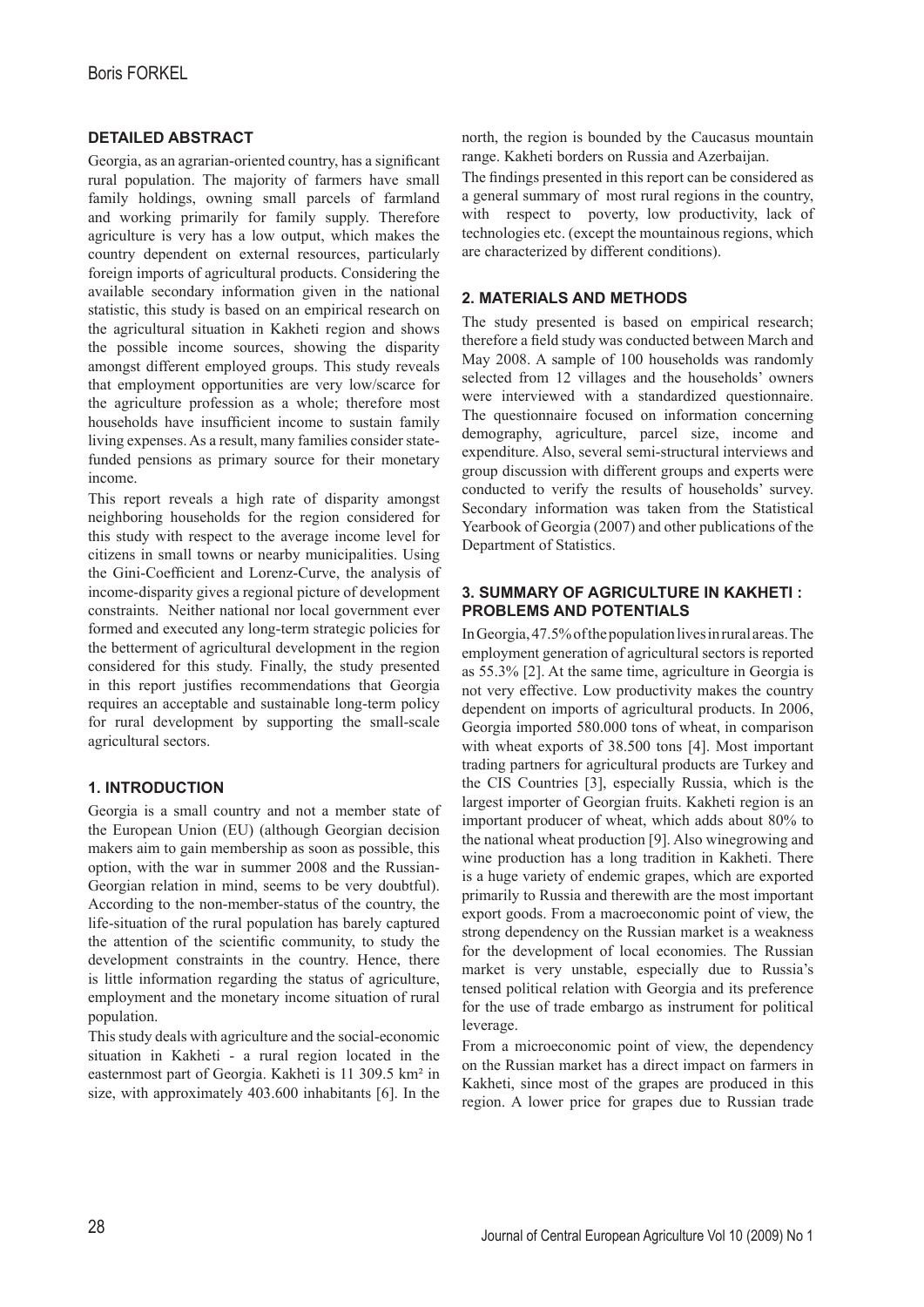embargo is worsening the situation of rural population and in fact produces poverty.

Hence, Kakheti's main town Telavi, is also the Headquarter of two main Georgian industrial wine makers, namely Georgian Wines and Spirits and Teliani Valley. Since the industrial sector in the whole of Georgia is completely collapsed and hasn't grown to act a part in today's global economy, industrial wine making is considered to be the only industry which could be partly re-established [1,7]. One of the main reasons for the ineffectiveness of agriculture is the subsistence character of this sector. 99,8% of agricultural holdings in Georgia are family holdings [5]. During the early 90s, recently past after Georgia's independence, a land reform was introduced, which followed a two-fold strategy: The development of a subsistence sector for rural households and a marketbased sector for larger competitive farms. According to a FAO report on the land reform in Eastern Europe, in 2001 approximately 40% of arable land is still owned by the state, which implies one of the constraints of establishing a market-based sector [8]. Until today there are very few market-based firms in whole Kakheti-region.

Arable land in Georgia is limited due to a large share of hilly areas, so the average size of parcels distributed to households for subsistence farming is very small. The study reveals that 62% of sampled households own parcels with a size of one hectare or smaller, which



Size of agricultural land (hectare)

Figure 1: Parcel size of sampled households Source: Author's own calculation

<sup>1</sup>1 GEL=0,48 EUR, exchange rate 20.08.08

corresponds with the figures given in the national statistics [5]. Due to the lack of farming machineries and missing adequate financial supports for investments, farmers gain very limited production from their small parcels. Even families who own four to six hectares are not able to take advantage of the whole parcel size due the lack of modern machinery.

On the other hand, the small size of parcels leads to a high crop-diversification. Because a high share of rural households has no monetary income and depends on subsistence farming, crop-diversification is an optimal strategy to minimize risks and to avoid food crisis. 94% of the sampled households reported to operate exclusively or mainly to maintain their own food supply. 32% were able to sell an amount of their crops on the regional markets (bazaars), whereas only 6% were able to sell their products in the capital city Tbilisi.

#### **4. INCOME OF RURAL HOUSEHOLDS**

Due to few choices and options for improving monetary income, rural households opened up diversified strategies to gain money. This study identified three general sources for monetary income. One of them is employment, but since the lack of employment is a typical problem in rural Georgia, only 12% of the interviewees reported employment as monetary income source. The second source for regular monetary income in Kakheti is statefunded pensions. In Georgia, women from the age of 60 and men from age of 65 are entitled to receive a monthly pension of 60 to 100 Georgian Lari (GEL)<sup>1</sup>, which is incremented the older one gets. For 32% of the interviewed persons, pensions were the only source of monetary income. For this reason, pension is probably the most important and at least the safest way to gain money. Hence, 56% of the interviewed persons have no monetary income. Considering the households puts this picture into another perspective. The survey explored that the average household size is 4.26 persons, while most households consist of more than five family members. Though the households in Kakheti represent a large number of family members, household income usually consists of shares from one or all of them, who are gaining income by employment or pension.

The third source of monetary income is financial aid, given by friends or relatives of family members. There exists a massive immigration trend in Georgia; this study has also taken into account. It reveals that 77% of the people interviewed have relatives, who moved to the capital city Tbilisi, while 32% have relatives abroad. Financial supports contributed by emigrants are adding an important share to the income of rural households.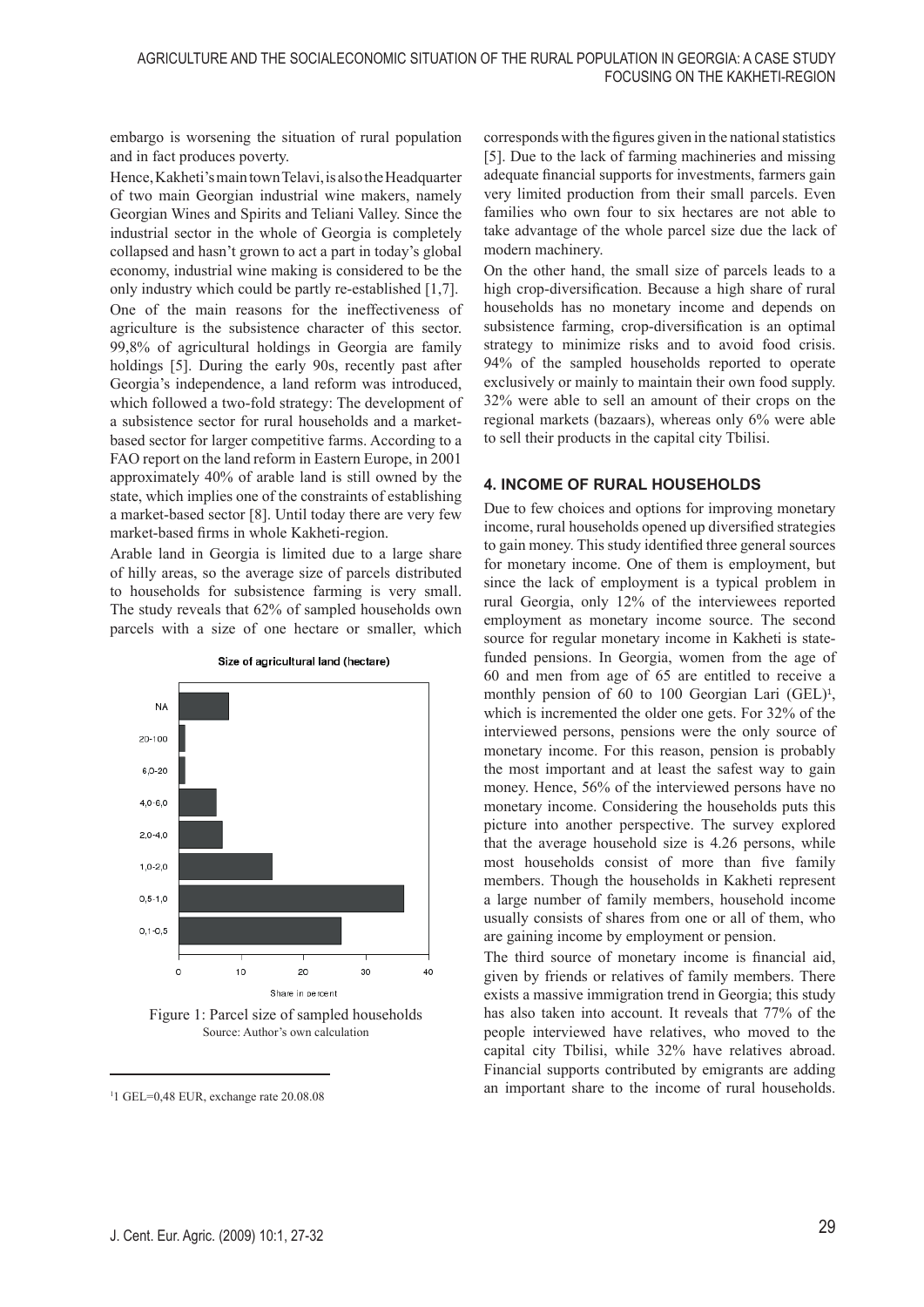

Figure 2: Income of rural households in Lari (GEL) Source: Author's own calculation

16% of the interviewed households admitted to receiving regular financial support from friends or relatives living in the capital Tbilisi or abroad.

Fig. 2 shows, that 12% of households in Kakheti have a monthly income up to ten Lari, which in fact, can be considered as non-existent monetary income. 17% of rural households have an income of 11 up to 50 Lari, while most of the households gain a monthly income of 51 up to 100 Lari. The average income of the surveyed rural households is 146.6 Lari (about 70 EUR). In 47% of households lives at least one recipient of pension fund. It is obvious, that in many cases the pension of one or more family members contributes to the highest share of household income.

67% of the households reported that their monetary income is never sufficient. Another 13% describe their income as hardly ever sufficient; 6% reported their income as being insufficient and 5% as marginally sufficient, while only 2% reported their income as always sufficient.

#### **5. DISPARITY OF HOUSEHOLD INCOME IN KAKHETI**

The discussion above focused on the diversity of income of rural households. In this section, the focus will be on the disparity between rural and urban households. 19% of the population in Kakheti region lives in 9 small towns with a population size ranging from 2,100 up to 21,800 [2].

Their average income level is notably higher than the

Income satisfaction of surveyed rural households



Figure 3: Income satisfaction of rural households Source: Author's own calculation

same of rural areas (the survey reveals an average income of 413,2 Lari for small town households, compared to 146,6 for rural households), which explains the huge disparity indicated by the Lorenz and Gini curves.

As fig. 4 shows, the lower quarter of households gains 3% of income generated in Kakheti region, while the upper quarter gains a share of 67%.



Figure 4: Disparity of household income in Kakheti region Source: Author's own calculation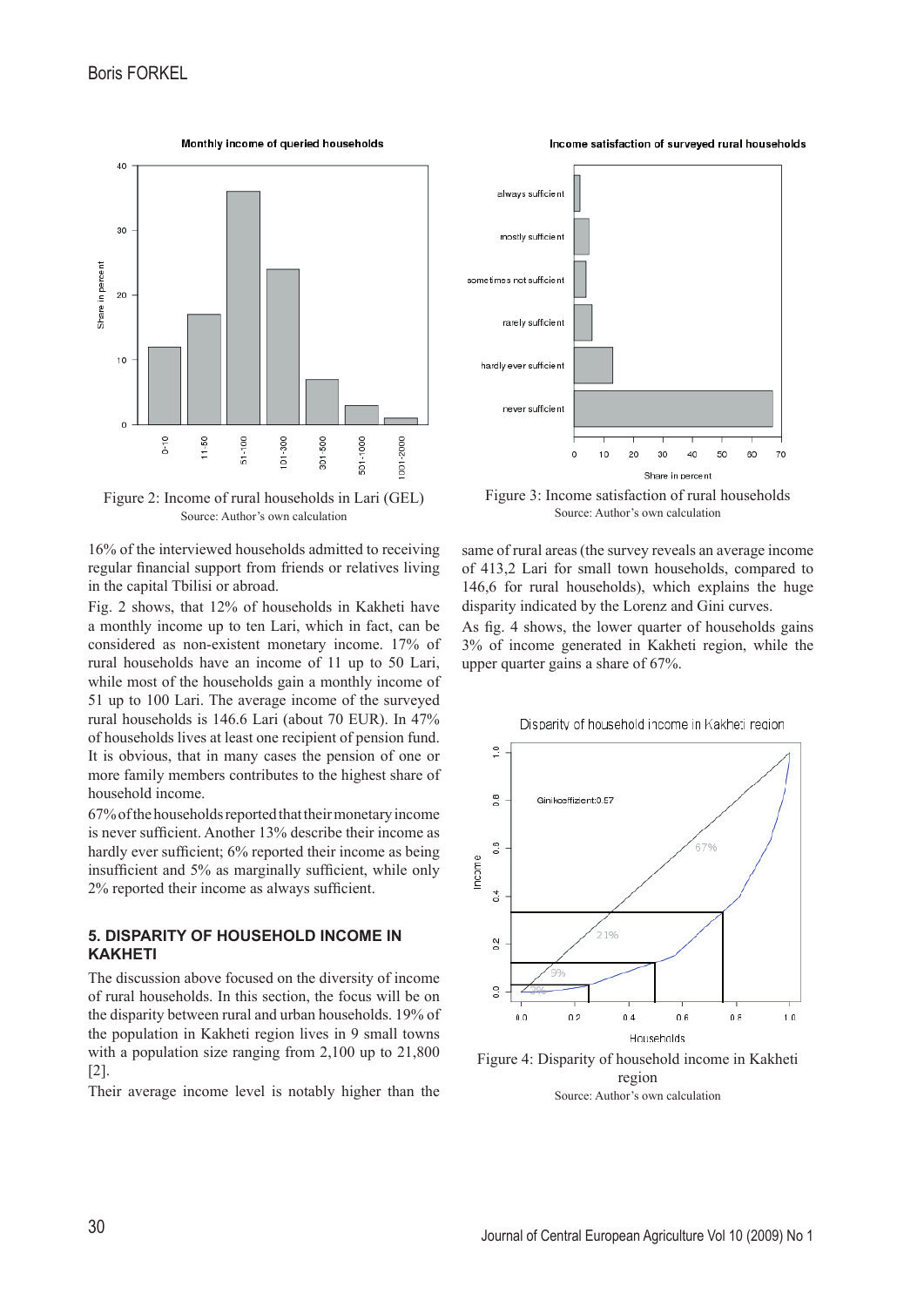# **6. DISCUSSION**

This study has shown that insufficient income proves to keep most rural households dependent on subsistence farming. This leads to dissatisfaction with their life situation, combined with inability of rural population to achieve enhancement, keeps the agricultural sector in Georgia far away from becoming productive, competitive and market-based.

The high proportion of the population depending on subsistence farming is a typical attribute of countries of former Soviet Union. This is partly caused by the economic crash of industries and other sectors which provided employment in the past. Therefore, the Georgian state had no other choice than to create a subsistence sector to help combat the economic downturn in the industrial sector.

Nowadays, the people in politics still seem unable to learn from past mistakes, although there are many examples in Eastern Europe worth following. Especially in some of the new EU member states such as Hungary, Bulgaria and Slovenia the situation of rural households was comparable. Policy strategies induced by the EU achieved improvement.

Georgia has no policy strategy that is suitable for rural development. In spring 2008, the Department of Agriculture spent 30 million Lari (ca. 14 million EUR) to procure tractors and other farming machinery. The aim was to provide at least one tractor for each village in the whole of Georgia [9]. The survey in Kakheti revealed that this measure was unsuccessful. Only two out of hundred of the farmers interviewed took advantage of it; most of the farmers admitted that they've never seen the new tractor. In fact, one habitant of each village was appointed as caretaker of the tractor and in charge to borrow it to the other habitants. In most cases, the nominated person either kept it for himself, or rented the tractor for considerable costs or even sold it immediately to make profit. Also measures like the distribution of fuel or flour among the rural citizens, which the government carries out periodically [9], are not suitable to achieve long-term betterment.

Current policy measures can be characterized as rushed reactions on increasing unhappiness of the rural population, therefore, not following a well thought out strategy and hence not eligible to change anything. Modern and suitable policy measures are usually built on a basis of endogenous potentials found in a region and participation of local population. But there are huge barriers for the establishment of useful bottom-up strategies, since the government structure in Georgia is strongly centralized. There is no tendency for future federalism or self-government, which, from an EU point of view, could at least prepare a better ground for rural development in the future. While, on the other hand, the mindset of the rural population is a barrier. Most people consider the government to be responsible for nearly all that happens, and therefore refuse to take any of responsibility.

## **REFERENCES**

[1] Dakishvili G., Chief-winemaker Teliani Valley (2008):

Interview 07.04.2008

Teliani Valley, Telavi, Georgia

[2] Department of Statistics (2008a): Statistical Yearbook of Georgia 2007

Department of Statistics under Ministry of Economic Development of Georgia. – Tbilisi

URL: http://www.statistics.ge/publication.php?

pform=-999999&plang=1, access 04.09.08

[3] Department of Statistics (2008b): Georgian Trade by Countries, January-

October 2008

Department of Statistics under Ministry of Economic

Development of Georgia. – Tbilisi

http://www.statistics.ge/main.

php?pform=62&plang=1,

access 07.12.08

[4] Department of Statistics (2007): Food security situation trends in figures

Department of Statistics under Ministry of Economic Development of Georgia. – Tbilisi

URL: http://www.statistics.ge/publication.php?

pform=-999999&plang=1, access 04.09.08

[5] Department of Statistics (2005): Agricultural Census 2004/2005

Department of Statistics under Ministry of Economic Development of Georgia. – Tbilisi

URL: http://www.statistics.ge/main.php

?plang=1&pform=150, access 03.09.08

[6] Department of Statistics (2002): Number of resident population of

Georgia

Department of Statistics under Ministry of Economic Development of Georgia. – Tbilisi

URL: http://www.statistics.ge/\_files/english/ census/2002